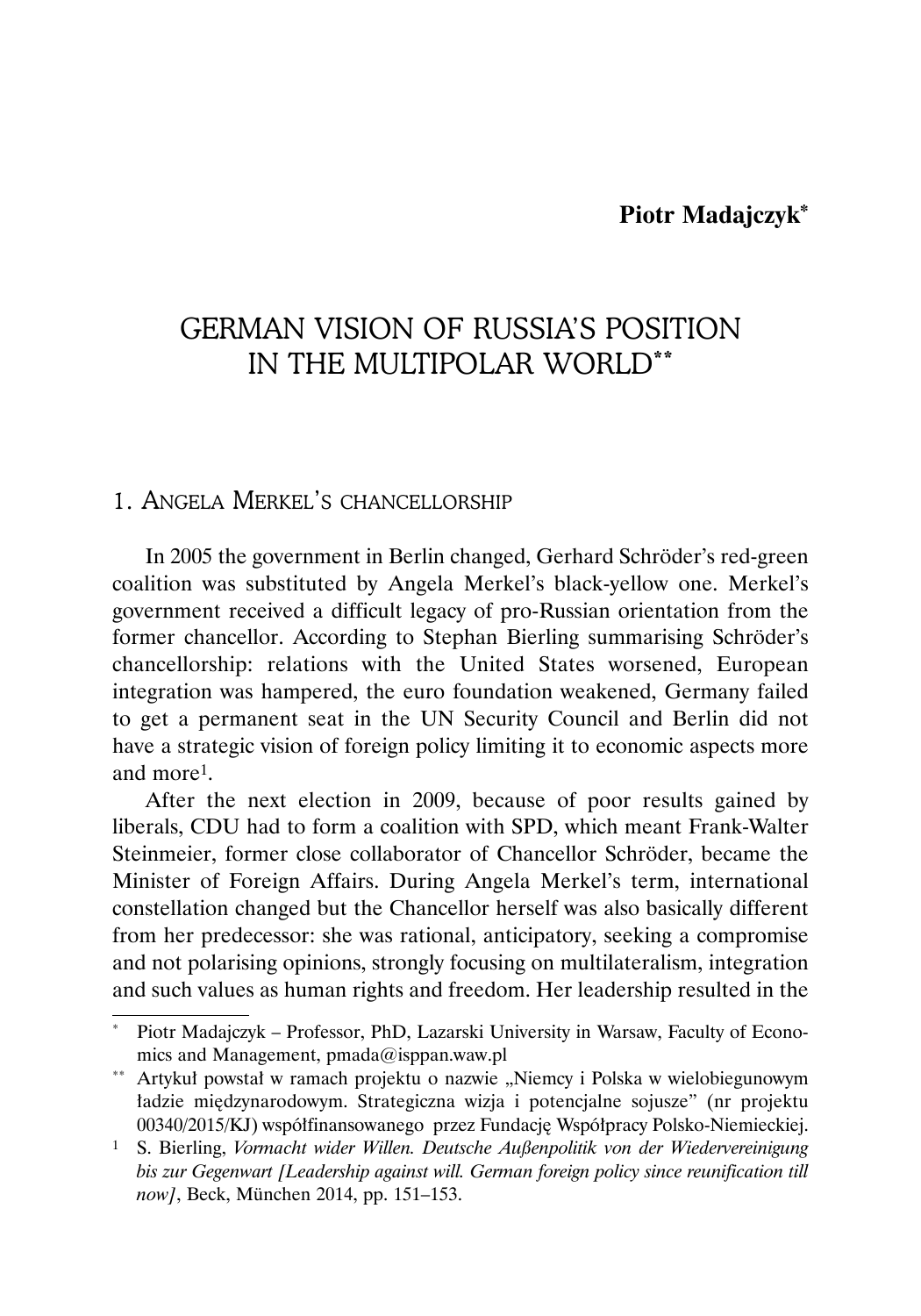restoration of good relations with the United States, a resumption of active European policy of Helmut Kohl and adding value to relations with Israel. What did not change was a reserved attitude toward participation in military interventions, inter alia, because of the lack of domestic support for them.

Germany was more and more strongly confronted with the crisis in the EU, first connected with the Treaty establishing a Constitution for Europe, next with the economic-financial crisis. The German influence in Europe was growing because the economy managed well with the crisis that weakened most other member states, especially France, politically and financially. The model of averting the crisis developed by Germany has aroused controversies and been diversely assessed till now. Polish-German relations strengthened, the Civil Platform-Polish People's Party coalition government agreed with Berlin in the area of basic assumptions of the EU economic and financial policy based on budget discipline, deepening of cooperation and strengthening the mechanisms of its control, but also strengthening the EU institutions' democratic legitimisation.

The Orange Revolution in 2004 did not result in re-orientation of Germany's policy towards Ukraine although it triggered a wave of positive interest of German public opinion in that country. The interest disappeared with the fading enthusiasm for reforms in Ukraine and the country's plunge into internal political conflicts. In 2009, the Eastern Partnership started and, although implemented separately, ran parallel to German projects of cooperation with Russia. The German interest in the Eastern Partnership was limited and Berlin, unlike Warsaw, did not aim at these countries' (or at least some of these countries') accession to the EU.

German-Russian relations soured although Steinmeier referred to the idea of strategic partnership. They were no longer based on good Schröder–Putin contacts because Merkel and Putin are two completely different personalities, who lack liking for each other and mutual understanding. One could see German government manoeuvre between economic cooperation benefits and disapproval of Russian political realities. The rising attractiveness of other emerging markets was also important, which considerably weakened links with Russia, where the processes of modernisation were stopped. In 2008, Russia skilfully provoked Georgia to provide a pretext for intervention. However, the situation seemed to change when Dmitry Medvedev became president and announced his programme of modernisation for Russia, which was received with enthusiasm in the West and interpreted as innovative and envisaging democratisation. In fact, the programme was a continuation of the former modernisation attempts, it was limited to economy and soon lost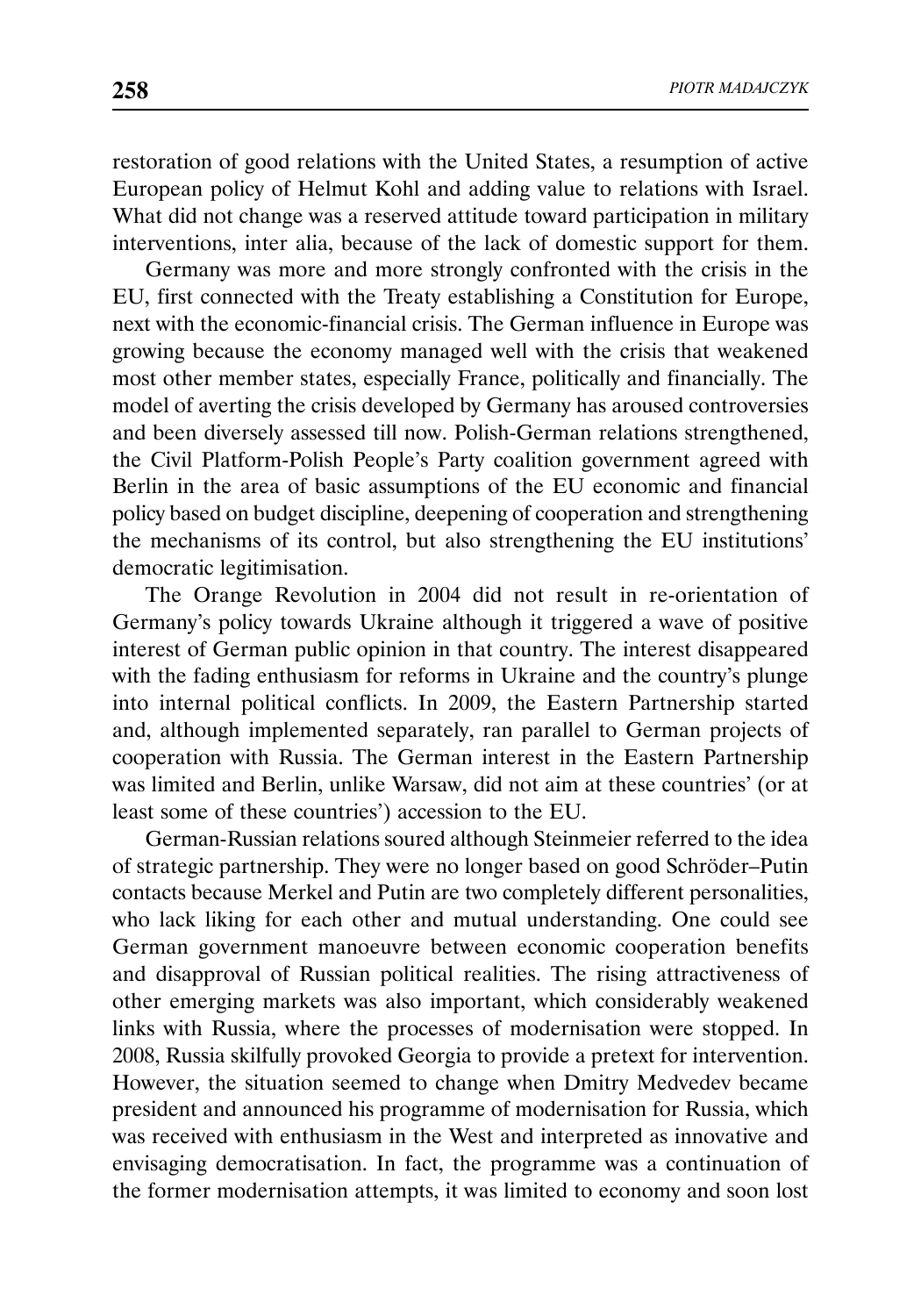impetus, and Medvedev remained in the shadow of Putin. It also turned out that the Partnership for Modernisation initiated by Germany in 2008 was too early or a representation of own wishes and values, and did not fulfil the hopes for initiation of fast reforms in Russia. The hopes for cooperation in the field of foreign policy did not fulfil. Moreover, there were successive events mobilising western public opinion against Russia: NGO, Pussy Riot, Greenpeace etc.

Stephan Malerius quoted the following statement from Hannes Adomeit's text of 2008, unfortunately without specifying the date of its formulation:

"According to the American administration, Putin was said to express himself even more clearly at the NATO-Russia Cooperation Council, to question sovereignty of Ukraine and to state that in case of its accession to NATO, Crimea and Eastern Ukraine might be separated from it and annexed by Russia".

Also in 2008, Robert Kagan wrote in the Washington Post that Russia and the EU had a different and contradictory vision of policy, that the EU had substituted geo-economic for geopolitics and imagined the world would do the same and the EU would be a superpower.

"A crisis over Ukraine, which wants to join NATO, could bring confrontation with Russia. Conflict between the Georgian government and Russian-supported separatist forces in Abkhazia and South Ossetia could spark a military conflict between Tbilisi and Moscow. What would Europe and the United States do if Russia played hardball in Ukraine or Georgia? They might well do nothing. Postmodern Europe can scarcely bring itself to contemplate a return to confrontation with a great power and will go to great lengths to avoid it. In the United States, any fundamental shift in policy toward Russia will have to wait for the next administration. Nevertheless, a Russian confrontation with Ukraine or Georgia would usher in a brand-new world, or perhaps a very old world. Many in the West still want to believe this is the era of geo-economics. But as one Swedish analyst has noted, «We're in a new era of geopolitics. You can't pretend otherwise»"2.

Thinking in terms of geopolitics was also predominant in Poland. In political science expert discussions, also in Germany, there was a tendency to define the EU-Russian conflicts of interests in a more realistic way but it did not influence the politicians' decisions as well as it did not influence the new American President Barack Obama and his conception of policy toward Russia for a long time. In the German policy of that time, one cannot see

<sup>2</sup> R. Kagan, *New Europe, Old Russia*, "The Washington Post", 6.02.2008; S. Malerius, *Ring aus Freunden oder Ring aus Feuer? Osteuropa zwischen Europäischer und Eurasischer Union [Ring of friends or ring of fire. Eastern Europe between the European and the Eurasian Union]*, "KAS Auslandsinformationen" 2015, no. 6, pp. 22–41.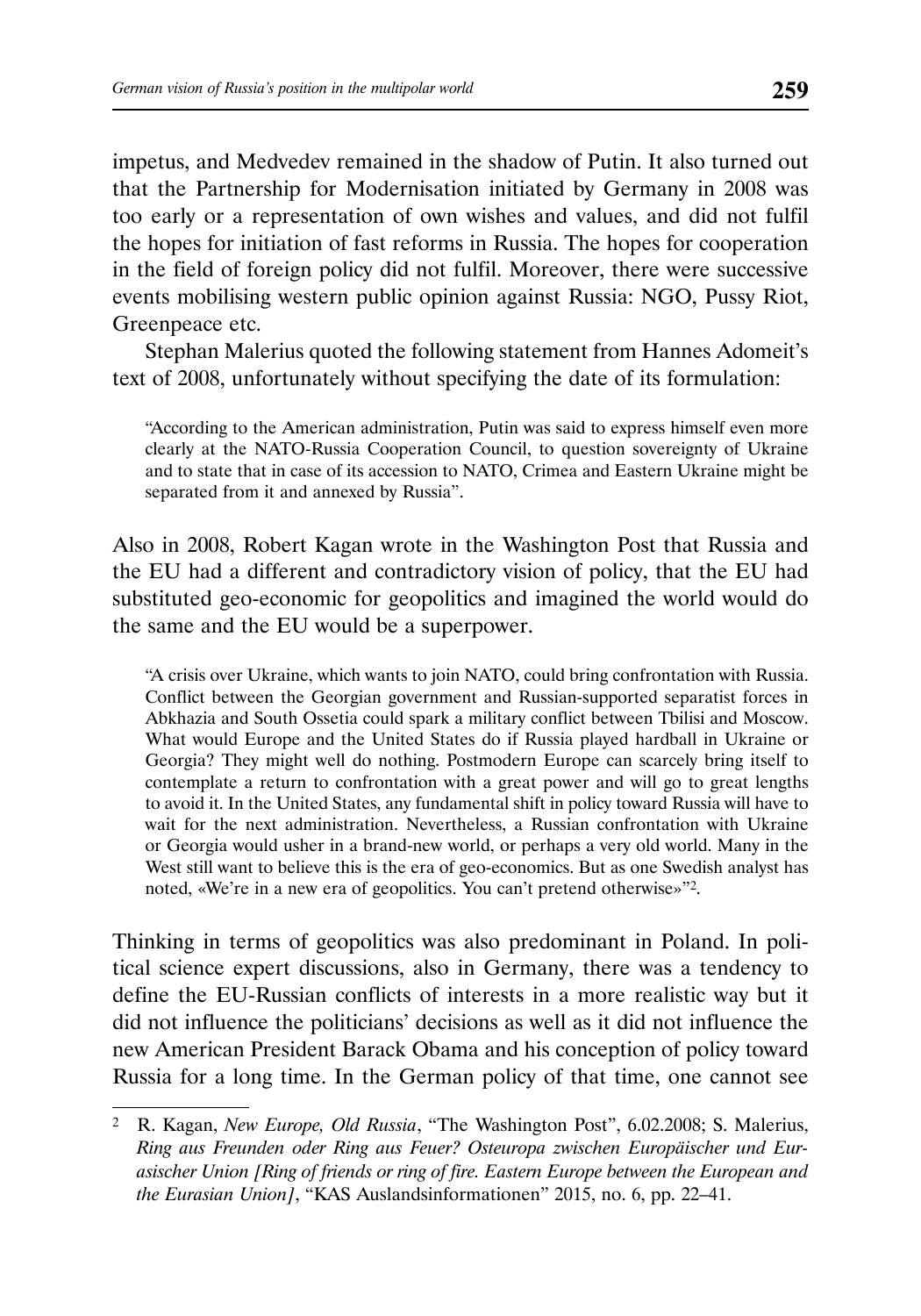reference to the geopolitical debates conducted by experts despite some clear signals that geopolitics determines Russia's policy.

Russian-German roads clearly forked off in different directions; in Berlin, charges were raised against Kremlin. In autumn 2013, Angela Merkel objected to the growing Russian pressure on Ukraine and Russian attempts to block the conclusion of the association agreement between the EU and Ukraine. For the first time, she openly spoke about Russian-German differences and geopolitical competition for influence3.

However, the necessity for cooperation with Moscow constituted an unchangeable element of Germany's foreign policy. There was an assumption, shared by France, that it is not possible to build strong, stable and wealthy Europe without Russia regardless of whether it will be possible to create a basis of common values for that cooperation. That country, as the member of the UN Security Council and the G8 as well as a nuclear and European superpower, plays such an important role that it must participate in taking all the most important decisions. German politicians recalled the experiences of the modern history of Germany and the course of the German reunification. Moreover, the influence of former decisions was evident because, as it was stated, Helmut Kohl and Gerhard Schröder's policy resulted in far-reaching dependence on energy from Russia and energy security is impossible without supplies from it<sup>4</sup>.

In addition, a part of the German discourse, although not dominating, resulted in the perception of the new NATO members as a reason for tensions in the relations with Russia at the early 21st century. Michael Staack's opinion that they want to use their membership in the Alliance to maintain a more decisive stand toward Russia in bilateral relations may be an example.

"Instead of the strategy of inclusion, a policy of limitation is preferred or deemed to be indispensable. Germany's policy toward Russia is accused of too big respect for Russia as well as readiness to reach a bilateral agreement with Russia regardless of fundamental

<sup>3</sup> S. Bierling, *Vormacht… [Leadership…]*, p. 246.

<sup>4</sup> M. Staack, *Normative Grundlagen, Werte und Interessen deutscher Sicherheitspolitik [Normative bases. Values and interests of Germany's security policy]*, [in:] S. Böckenförde, S.B. Gareis (ed.), *Deutsche Sicherheitspolitik. Herausforderungen, Akteure und Prozesse [Germany's security policy. Challenges, actors and processes]*, Verlag Barbara Budrich, Opladen–Toronto 2014, pp. 53–88, here pp. 78–82. However, let us add that this cooperation was to refer to areas that are more and more controversial in the relations with Russia: human rights defence, supremacy of international law, war prevention, peaceful resolution of disputes.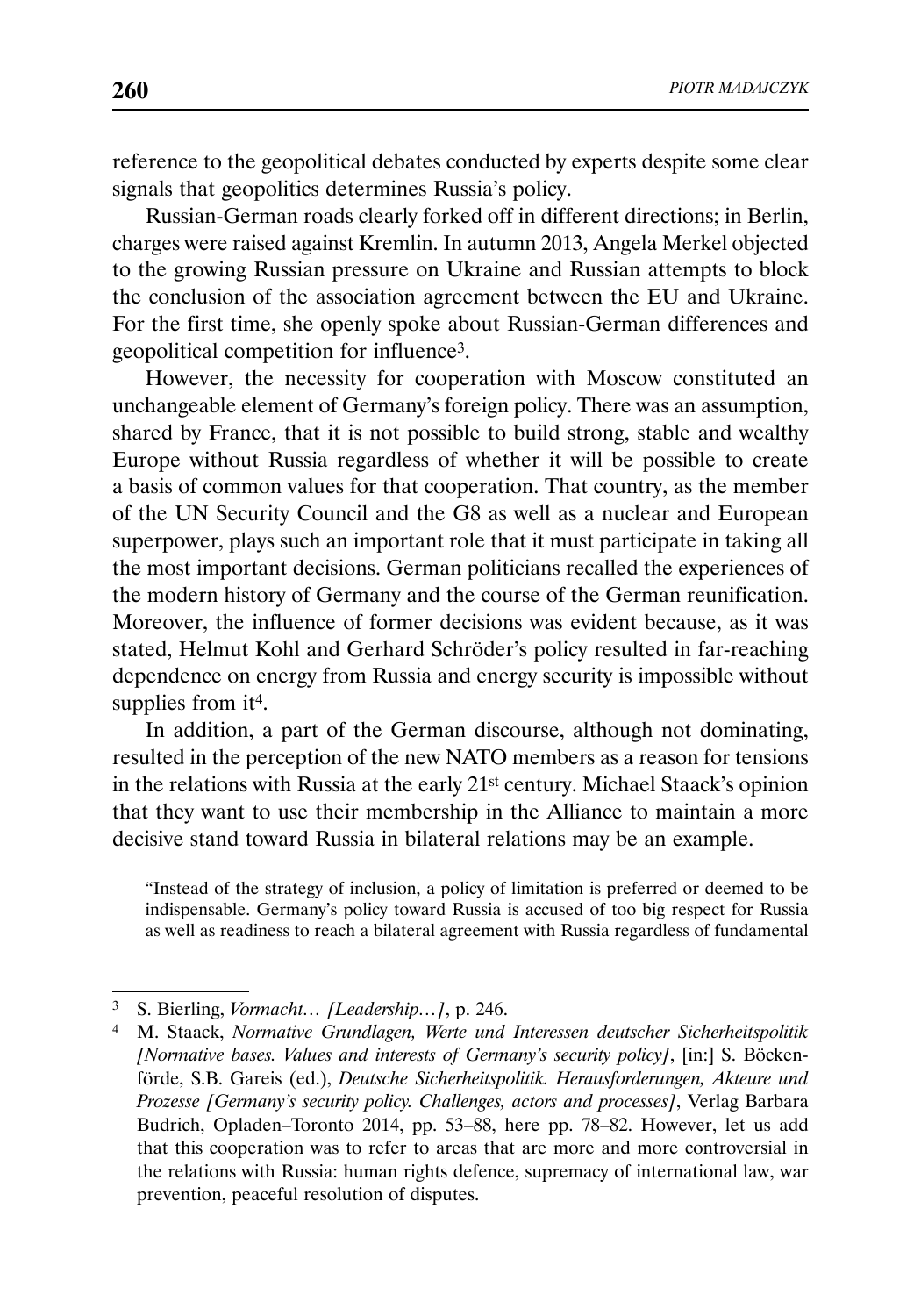interests of Central Eastern European states (Rapallo complex). A «special role» of Germany in the development of the EU-Russia relations is denied".

Michael Staack consistently referred to Frank-Walter Steinmeier's conception, such as the proposal of broadest multidimensional cooperation with Moscow<sup>5</sup>.

# 2. CONFLICT ESCALATION AFTER 2013

In 2013, Vladimir Putin formulated his conception of how Russia should cope with the challenges of the contemporary world. This is when a customs union was formed between Russia, Belarus and Kazakhstan and a decision was made to form the Eurasian Economic Union. Putin emphasised that there was no return to Soviet ideology, nor to that of the times before 1917, which is idealised by many people. Russian national identity is in a very difficult situation after its historical experiences: with no tradition, demoralised, and deprived of trust and responsibility. A new identity and national idea will not be developed by a free market and cannot be imposed by the authorities.

"We need historical creativity, a synthesis of the best national practices and ideas, an understanding of our cultural, spiritual and political traditions from different points of view, and to understand that [national identity] is not a rigid thing that will last forever, but rather a living organism".

Thus, cooperation of all forces in Russia and reference to the Russian multi-ethnic tradition are necessary. As far as international situation is concerned, he stated:

"We can see how many of the Euro-Atlantic countries are actually rejecting their roots, including the Christian values that constitute the basis of Western civilisation. They are denying moral principles and all traditional identities: national, cultural, religious and even sexual. They are implementing policies that equate large families with same-sex partnerships, belief in God with the belief in Satan".

In these countries legitimisation of parties propagating paedophilia is considered, people are afraid to speak about religion. There are attempts to

<sup>5</sup> *Ibidem*, footnote p. 81.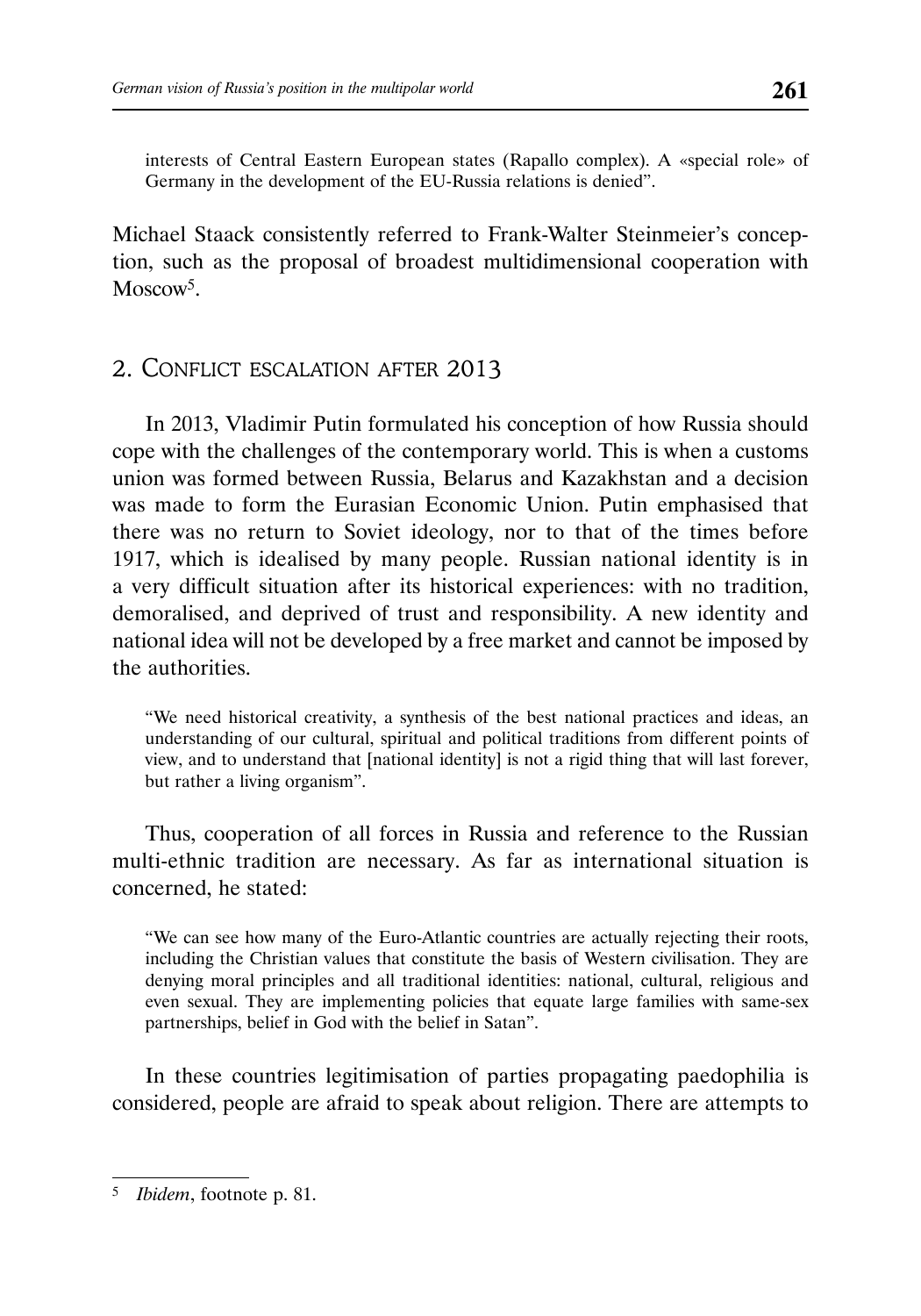impose this Western model on other countries, the model in which, without Christian values and traditional morality, people lose dignity6.

At present, he continued, in Europe, there is a protest against the imposed model of multiculturalism, which also differs from the Russian model in which the maintenance of each ethnic group, its language and culture has always been cared for. Russia is a state-civilisation based on the Russian language and culture, on the Russian Orthodox Church and other religions. All of them must be linked with a common national idea, common values.

At the same time, a unipolar world model is created, where there is no place for sovereign states and international law.

"I would like to touch on another topic. The 21st century promises to become the century of major changes, the era of the formation of major geopolitical zones, as well as financial and economic, cultural, civilizational, and military and political areas. That is why integrating with our neighbours is our absolute priority. The future Eurasian Economic Union, which we have declared and which we have discussed extensively as of late, is not just a collection of mutually beneficial agreements. The Eurasian Union is a project for maintaining the identity of nations in the historical Eurasian space in a new century and in a new world. Eurasian integration is a chance for the entire post-Soviet space to become an independent centre for global development, rather than remaining on the outskirts of Europe and Asia.

I want to stress that Eurasian integration will also be built on the principle of diversity. This is a union where everyone maintains their identity, their distinctive character and their political independence. Together with our partners, we will gradually implement this project, step by step. We expect that it will become our common input into maintaining diversity and stable global development"7.

Also in 2013, when Putin presented the above-quoted idea of Eurasia as a system competitive with the Western system, during the Eastern Partnership summit in November, the representatives of the EU proposed the EaP states integration with the EU. Ukraine, Moldova and Georgia accepted the proposal and Armenia rejected it. However, it seems that Berlin and Brussels did not realise what the geopolitical significance of these decisions was in the countries' situation. Armenia is an evident example: endangered by the conflict with Azerbaijan, it might be given military guarantees from Russia and not from the EU referring to soft power8.

<sup>6</sup> *Transcript: [Putin at] Meeting of the Valdai International Discussion Club [partial transcript]*, 20 September 2013 r., http://russialist.org/transcript-putin-at-meeting-of-thevaldai-international-discussion-club-partial-transcript/ (accessed: 28 August 2016).

<sup>7</sup> *Ibidem.*

<sup>8</sup> S. Malerius, *Ring aus Freunden oder Ring aus Feuer? Osteuropa zwischen Europäischer und Eurasischer Union [Ring of friends or ring of fire. Eastern Europe between the European and the Eurasian Union]*, "KAS Auslandsinformationen" 2015, no. 6, pp. 22–41.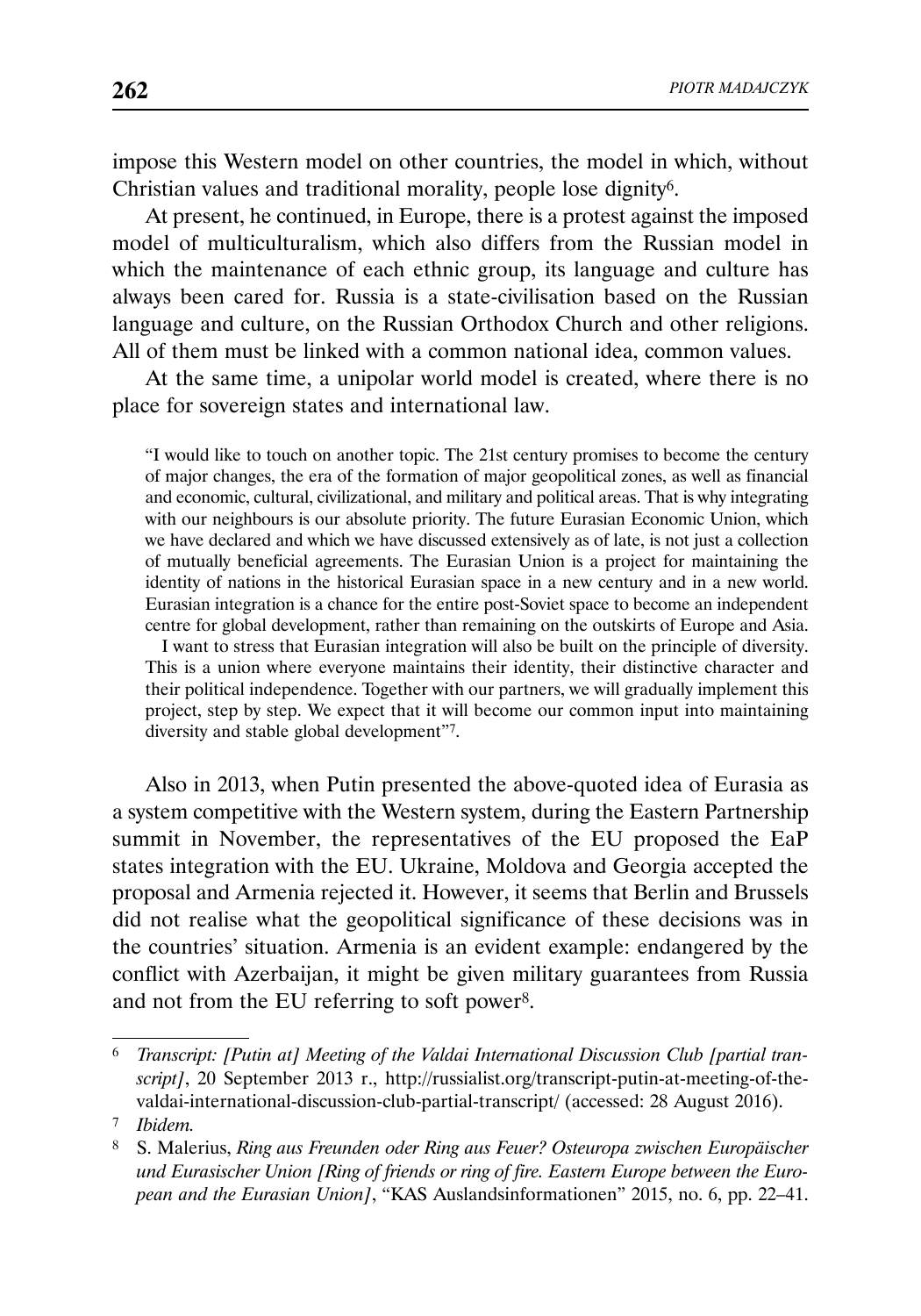When Russia started its aggression against Ukraine, the reaction of the German authorities was not clear. As it was mentioned above, Merkel had already decided, for the first time, to openly support Ukrainian aspirations to independently determine its own foreign policy and rapprochement with the European Union. However, the cooling of the relations with Russia did not translate into an increase in the importance of Ukraine in the German policy. When Viktor Yushchenko was in power in Ukraine, the course aimed at reforms stopped, and then Viktor Janukovych came to power. The country plunged into oligarchs' intrigues and it seemed nobody knew what foreign policy to adopt. This caused restlessness, also in Poland supporting Ukraine, and resulted in Ukraine's marginalisation in Germany's policy.

After the annexation of Crimea in 2014, it turned out that German public opinion and expert circles are Russia-centric even if they express critical information about Russia. The knowledge of Ukraine was as meagre as the group of specialists knowing this country and being able to take part in discussions. The protests in Kiev were observed with sympathy and given the media coverage describing it as the Ukrainian movement for democratisation. However, there was no mature politicians' reflection although they had carefully observed the events in Ukraine at the end of 2013.

Among the German politicians, only Joschka Fischer, the former minister in Gerhard Schröder's government, who did not actually have much political influence at that time, assessed the scale of challenges properly. He noticed that the EU had found itself in a totally different situation: repeating the phrases about its soft power for decades, it stopped thinking in a strategic way, did not notice that developing links with Ukraine, it could not avoid confrontation with Putin's Eurasian project. At the same time, a compromise is not possible because the ideas of the European Union and the Eurasian Union contradict each other. Any form of integration with the EU means the end of the Eurasian Union plans.

"(…) The European citizens turned pale feeling scared that, in case of the EU, it was not only about the common market, an economic community, but participation in a political struggle of superpowers, about a political community based on common values and common security interests"9.

It was also obvious that among the European states Germany would play the leading role in developing policy toward Russia, in determining how the

<sup>9</sup> J. Fischer, *Scheitert Europa? [Will Europe suffer a defeat?]*, Kippenheuer&Witsch, Köln 2014, pp. 109–135, citation p. 121.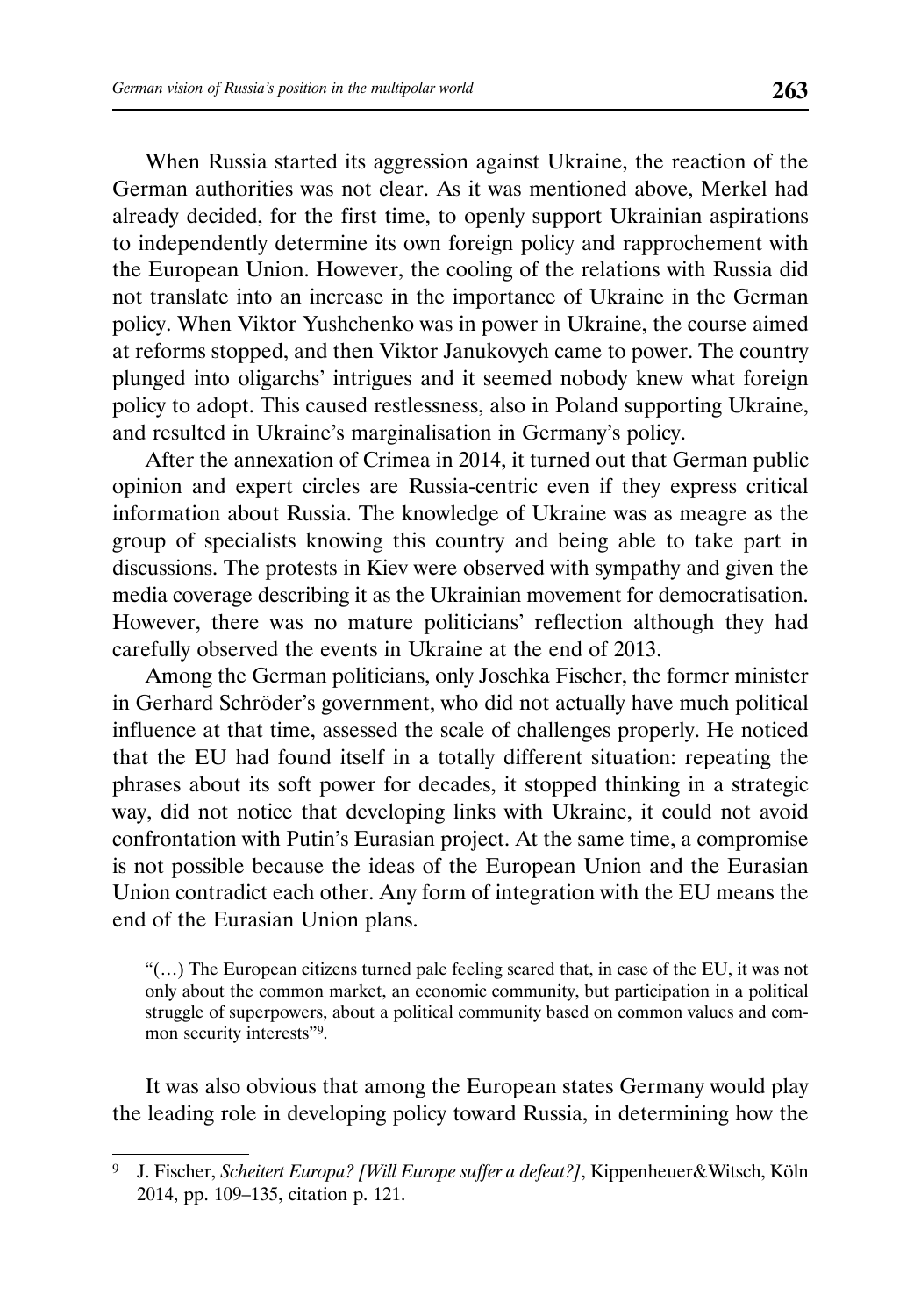EU should respond to the Russian aggression. Germany's policy was based on a few assumptions: it is necessary to include Russia in the activities to develop the future peace order and the activities toward Russia must be long-term ones (strategic patience). The West cannot extort concessions with the use of military force; it must not let the conflict change into a bigger war<sup>10</sup>.

Berlin's policy toward Russia was basically agreed on with Washington. The main differences between the two allies concerned the supply of armament to Ukraine, which Berlin consistently opposed. From a broader perspective, however, the differences were greater because, at least from Bill Clinton's term, everything was analysed in Washington in terms of spheres of influence, and initially in American plans Ukraine was to constitute a buffer state between Russia and Central Europe or be integrated into the western structures. With the worsening Russian-American relations, it started to be perceived as a counterbalance to Russia and gained importance in Washington's policy. What is important, neo-conservatives linked the American strategic interests with democratic values (in my opinion, this link also remained during Obama's term). Therefore, the Russian-American conflict was growing, although the American rapprochement with Ukraine was hampered by the lack of reforms changing the oligarchical system<sup>11</sup>.

# 3. RUSSIA'S POSITION IN THE GERMAN VISION OF THE INTERNATIONAL ORDER

How were German-American relations perceived and what was their location in the entire world from the German perspective? The belief dominating German discussions was that Germany's foreign and security policy was carried out in the world that is more and more multilateral, although the United States dominated most regions. Europe and East Asia

<sup>10</sup> A. Kwiatkowska-Drożdż, K. Frymark, *Niemcy w konflikcie rosyjsko-ukraińskim: misja polityczna czy humanitarna? [Germany in the Russian-Ukrainian conflict: political or humanitarian mission]*, OSW, 18 February 2015, http://www.osw.waw.pl/pl/publikacje/ komentarze-osw/2015-02-18/niemcy-w-konflikcie-rosyjsko-ukrainskim-misja-politycz na-czy (accessed: 30 August 2016), only the first two principles are mentioned.

<sup>11</sup> Compare H. Adomeit, *Politik und Strategie der USA in Osteuropa ind im Kaukasus: Back to Square One [The US policy and strategy in Eastern Europe and the Caucasus: Back to Square One]*, [in:] E. Reiter (ed.), *Entwicklungsszenarien in Osteuropa – mit Schwerpunkt Ukraine [Development of the situation in Eastern Europe scenarios – centre of gravity: Ukraine]*, Böhlau, Wien–Köln–Weimar 2011, pp. 143–197, here p. 144 and the following.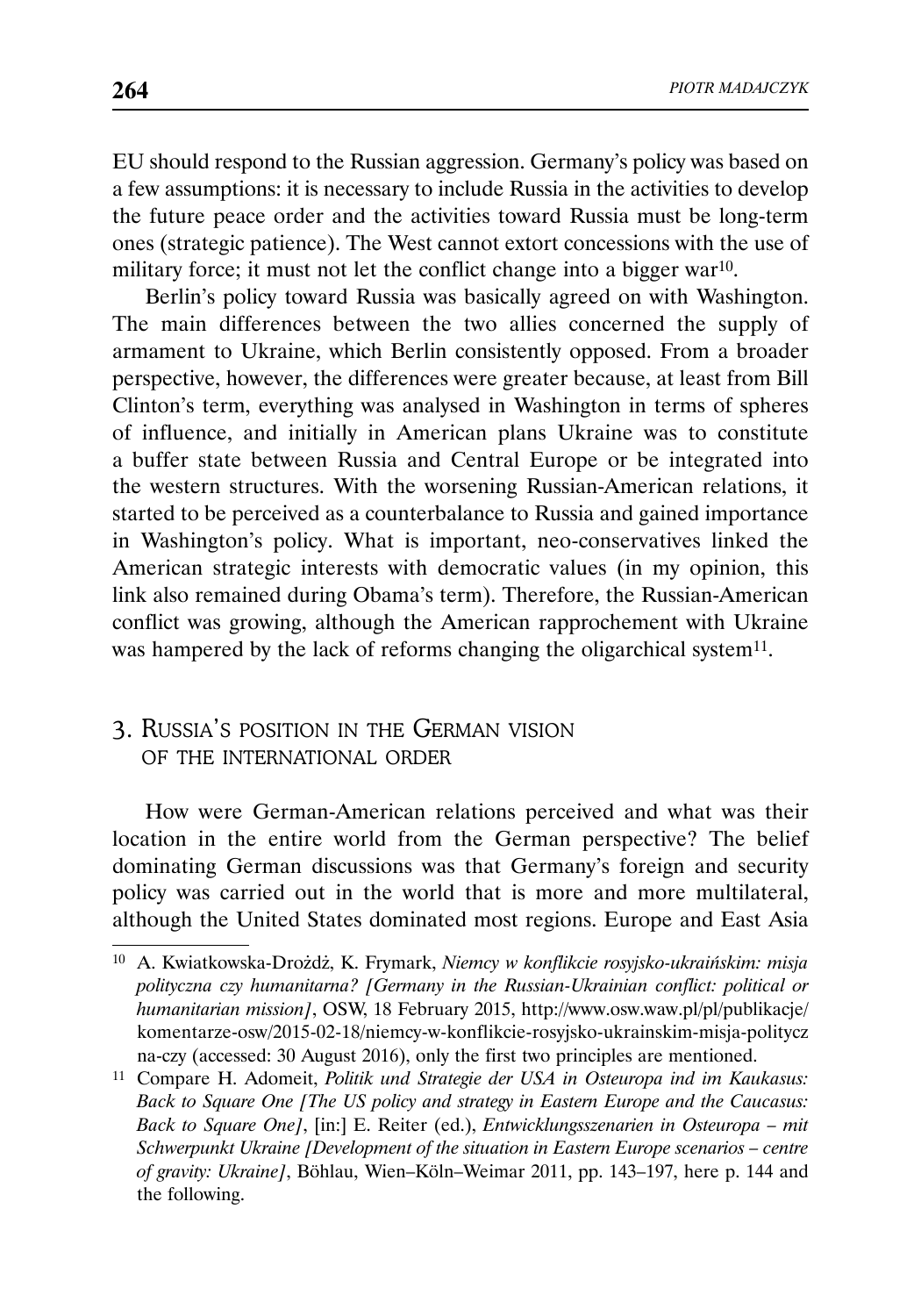form economically equal centres. Germany has an opportunity to be an equal player on the international arena only when backed by the European Union. Michael Staack judged that, unlike in history, this multi-centric system was stabilised by institutions and values. However, there were many questions left without answers, including such important ones as about the future relations between Europe and the United States or the stability of the international system with regard to cooperation and distancing itself from forceful solutions<sup>12</sup>. There was a rise of concern about instability of some regions (*gewaltoffene Räume*), a loss of the monopoly on violence by some states, which endangers stability and poses a threat of a new type of war outbreak.

The United States remained the most important partner to Germany within these considerations in the same way as from the American perspective, Germany is an economic leader in the European Union and Chancellor Merkel is a politician with a potential to resolve problems that the EU faces even if there is no deep mutual liking between President Obama and the German Chancellor. It is so regardless of occasional tensions such as those connected with the telephone tapping of German politicians by the American intelligence services and the American belief that the EU faces a deep crisis<sup>13</sup>. The above description shows that the Polish attempt to base on the United States and distance from Germany is a difficult, if not to say unfeasible, project.

The American cession of crisis management in Europe to Germany did not raise objections there because the growing power of Germany in the international system was another important change noticed by German experts in spite of the fact that the country does not know exactly what that role should look like. A judgement that the international system and Germany's position in it have changed constituted a constant element of the German discussion in the press and politicians' statements (e.g. Wolfgang Schäuble). At the same time, there was conscience that Germany, which benefits most from the European integration, as a hegemon faces a difficult issue of developing a new EU system and easing the tensions that occur in it14. There were accusations that Germany's foreign policy lacked orientation and a comprehensive strategic vision of action. Inter alia, Joschka Fischer,

<sup>12</sup> M. Staack, *Normative…[Normative bases…]*, pp. 83–84.

<sup>13</sup> J. Kiwerska, *"On the right side of history". Wizyta Baracka Obamy w Niemczech [Barack Obama's visit to Germany]*, "Biuletyn Instytutu Zachodniego", 2 May 2016, no. 238.

<sup>14</sup> Compare E. Crome, *Deutschland in Europa. Eine neue Hegemonie [Germany in Europe. New hegemony]*, [in:] *idem*, R. Krämer, *Hegemonie und Multipolarität. Weltordnungen im 21. Jahrhundert [Hegemony and multi-polarism: World orders in the 21st century]*, WeltTrends, Potsdam 2013, pp. 165–206, p. 168. Citation after: *ibidem*, p. 168.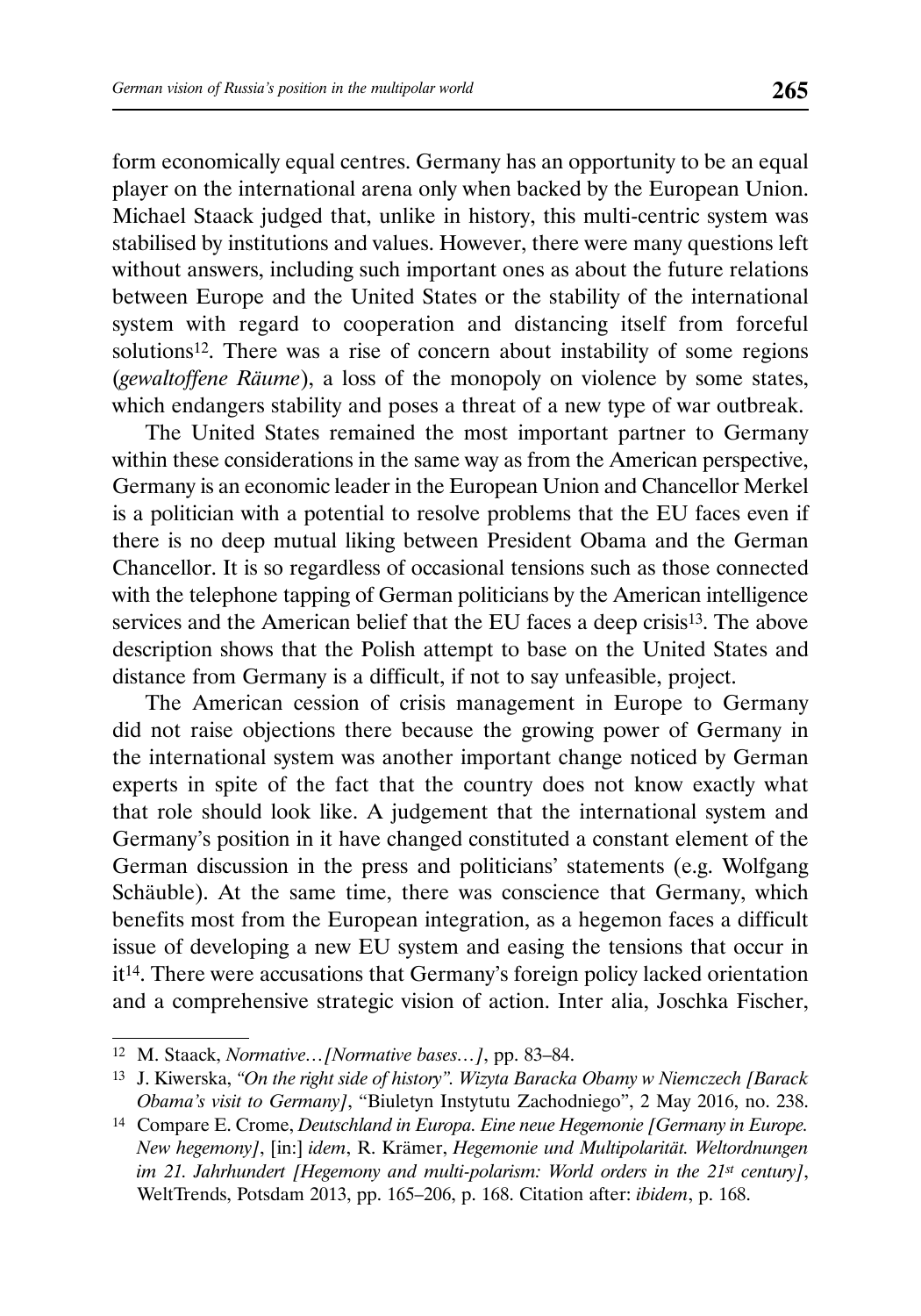former Foreign Affairs Minister, as well as Helmut Kohl and Helmut Schmidt expressed such opinions15.

The authors of a work that was developed in the period 2012–2013 and can be defined as a summary of the America-German discussions did not have doubts that Germany would have to get more involved in the international arena in order to maintain the *status quo* favourable for the country. It will have to play a leader's role more often but due to its position in international institutions:

"lead in order to achieve common goals, lead together with others and taking others into consideration" ("führen für gemeinsame Ziele, führen mit anderen und mit Rücksicht auf andere").

It must take into account its links with undemocratic states but it does not mean a long-term choice between values and interests although, in a short term, conflicts between them will occur. It will also have to better shape and adjust internal political mechanisms to new international challenges. Relations with new powers (that are important economic partners), reforms of the UN and other international institutions and stronger incorporation of these new powers into these institutions are challenges for Germany. In case of international norms violation, Germany should be ready and able to use military power in order to protect them. There is no alternative to the European integration. It must aim at:

"the development of transnational European multi-directional democracy" ("die Schaffung einer transnationalen europäischen Mehrebenen-Demokratie")16.

From the point of view of the development of a multi-centric international order, questions about the objectives of Russian foreign policy and the perception of Russia's position in the new political system are critical. Russia's role in the new system developing is highly assessed by most discussion participants. Russia's location on the map of Germany's strategic relations is defined as an important challenge, comparable to the Chinese one. At the same time, it is highlighted that there are limitations to the cooperation mechanisms that were efficient in the German *Ostpolitk* of the 1970s but failed completely

<sup>15</sup> B. Koszel, *Deutsche [German]*, p. 211.

<sup>16</sup> *Neue Macht. Neue Verantwortung. Elemente einer deutschen Außen- und Sicherheitspolitik für eine Welt im Umbruch [New power. New responsibility. Elements of Germany's foreign and security policy in the world on the verge]*, Stiftung Wissenschaft und Politik – German Marshall Fund oft he United States, Berlin 2013.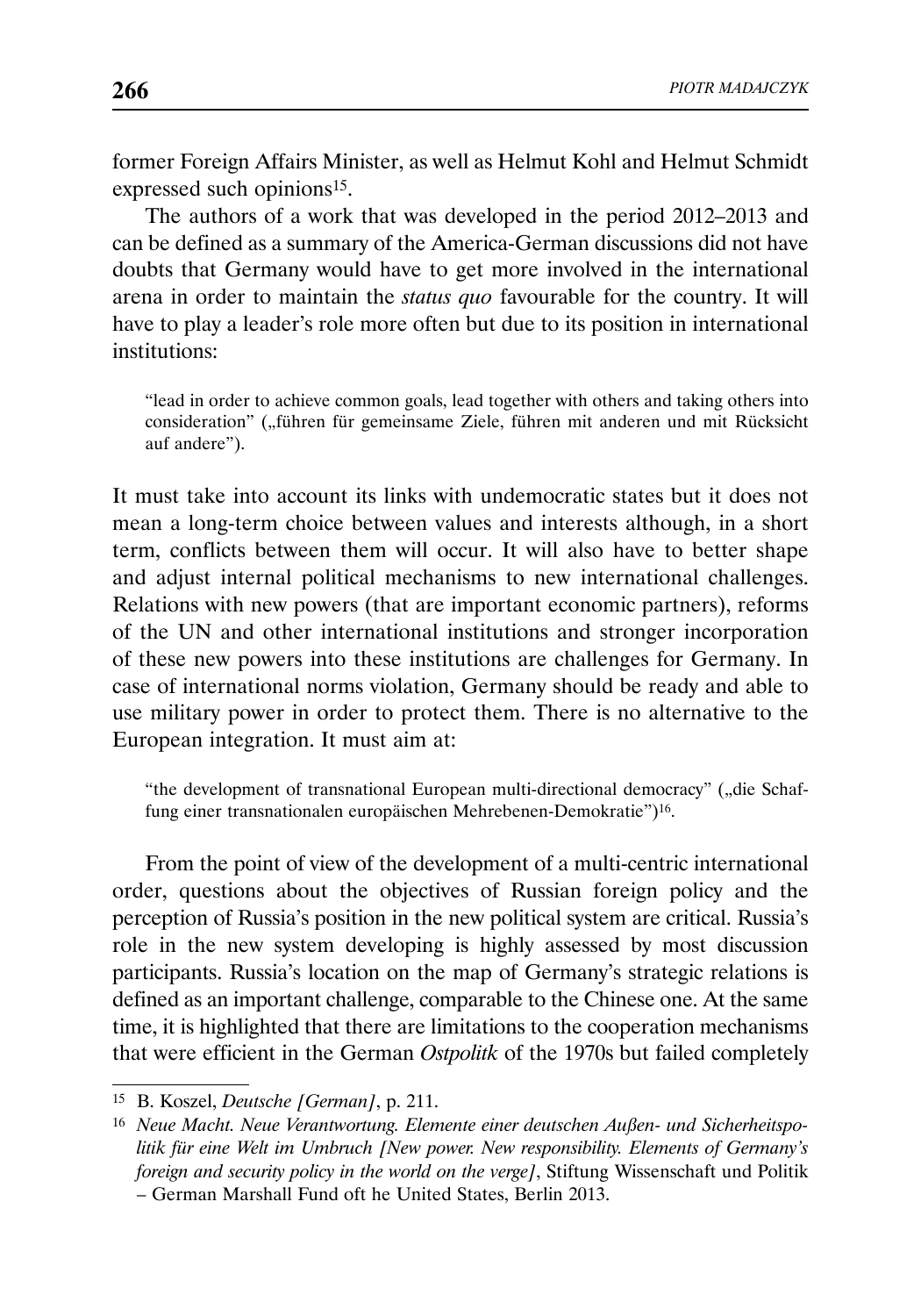toward Russia in the Partnership for Modernisation project. In case of the use of economic sanctions, German policy is more and more essential, mainly in Europe but not only. The role of Germany in the policy of rapprochement with the states neighbouring the EU in the East and the South is emphasised<sup>17</sup>.



## Germany's strategic relations

The horizontal axis shows the growing differences in interests, the vertical axis depicts importance in German politics.

Source: *Neue Macht. Neue Verantwortung. Elemente einer deutschen Außen- und Sicherheits politik* für eine Welt im *Umbruck [New power. New responsibility. Elements of Germany's foreign and security policy in the world on the verge]*, Berlin 2013, p. 31.

The debate about the German foreign policy became lively again in 2014, when outstanding politicians stated that it was necessary for Germany to pay a bigger role in the development of the international order. It resulted from the fact that during the financial crisis after 2008, Germany turned to be the state shaping the EU policy. The political and military situation after 2004 made Germany define its policy toward Russia, also on the military plane. It happened in the situation when the lack of modernisation of Russia, its policy toward the neighbouring states and the plans to form the Eurasian Union

Map 1

<sup>17</sup> *Ibidem.* p. 35 and the following.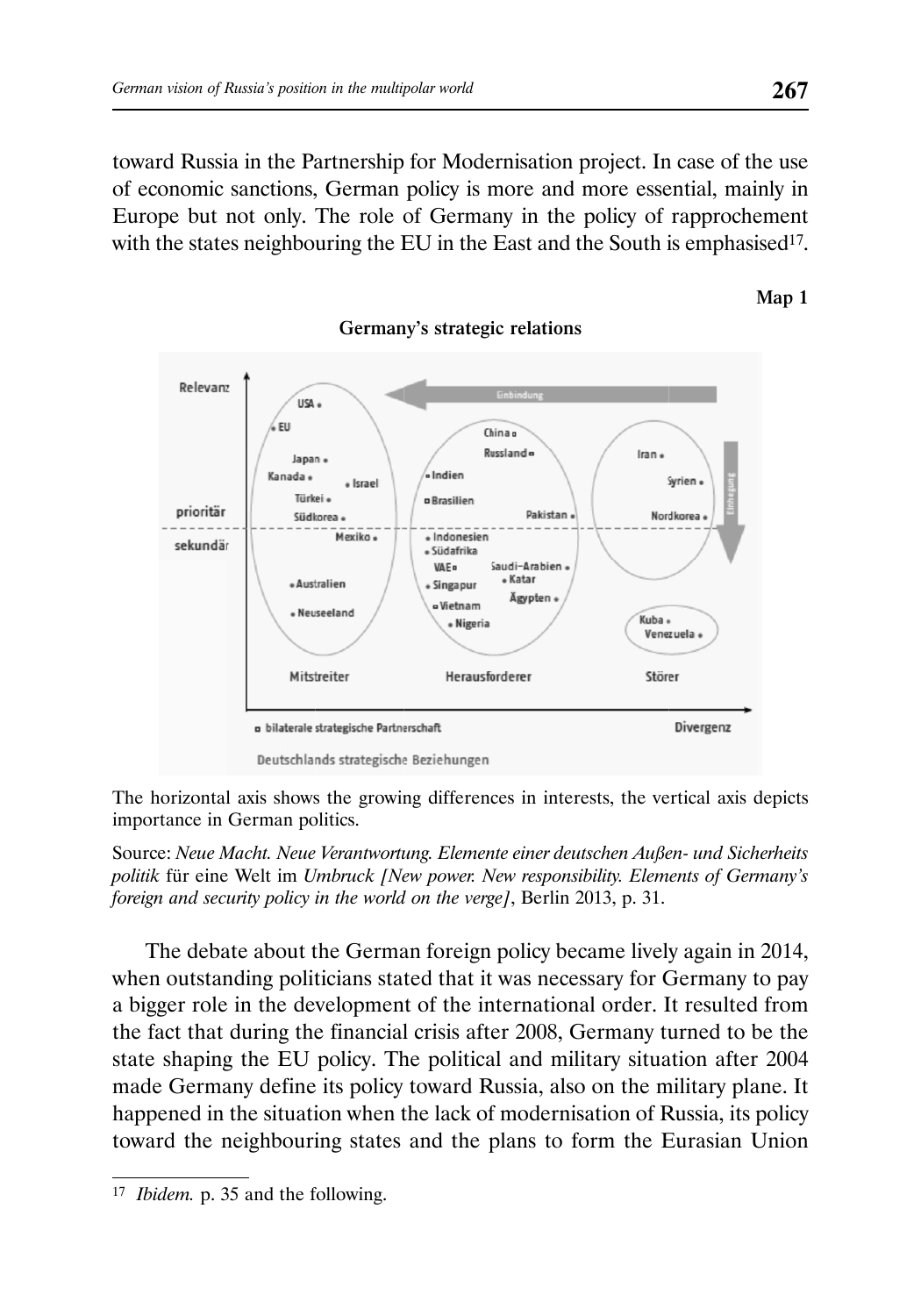were assessed critically. Some German political science experts believe, however, that it was Germany that made a mistake because it overestimated the possibilities of modernising Russia and does not understand its internal conditions18. The perception of Russia as a partner, to tell the truth sometimes a difficult one, but not only an economic one, but also one in stabilising the political situation, which was common after the collapse of the USSR, proved to be invalid. After 2014, in German opinions, Russia became an unpredictable challenge with an enormous military potential, which means that the Polish and German opinions got closer.

However, in an interview for "Frankfurter Allgemeine Zeitung" in May 2014, Merkel said that, despite considerable differences in the assessment of the international situation by Moscow and Berlin, she was convinced that in medium-term and long-term perspective partnership with Russia should be continued, which assumes the existence of a certain minimum of common values. She does not see, however, a necessity of new defining policy directions and does not intend to return to the surmounted structures of the 19th and 20th century. In addition, Russia will not be able to avoid the political and economic influence of globalisation in the long term. She unambiguously stated that it was necessary to expect long-term consequences of the sanctions together with the declaration that Germany was not going to decrease its military budget<sup>19</sup>.

It is doubtful whether Chancellor Merkel would have repeat this declaration two years later, after the suspension of the Normandy format meetings from autumn 2015 till autumn 2016. The statement that Russia would not be able to avoid the political and economic influence of globalisation was unclear already in 2014. To what extent does Angela Merkel think that Germany's policy toward Russia cannot be determined only from the perspective of its aggression on Ukraine but must be a part of Eurasian strategy, including such countries as China, India, Turkey or Iran?20 Moreover, the annexation

<sup>18</sup> For different judgements on Russia's modernisation compere I. Kalinin, *Gesinnung oder Verantwortung in der Russlandpolitik? Deutsche Außenpolitik angesichts der politischen Kultur Russlands [Opinions or responsibility in the policy toward Russia? Germany's foreign policy toward Russian political culture]*, Springer, Wiesbaden 2016, pp. 183–192.

<sup>19</sup> Interview with A. Merkel *"Russland wendet sich wieder altem Denken zu" [Merkel returns to the former way of thinking]*, "Faz.Net", 16 May 2014, http://www.faz.net/ aktuell/politik/kanzlerin-merkel-im-f-a-z-gespraech-russland-wendet-sich-wiederaltem-denken-zu-12941544.html (accessed: 19 May 2014).

<sup>20</sup> Compare Überblick: Debatte über Deutschlands Partner *[Overview: Debate on Germany's partners]*, 2014, http://www.aussenpolitik-weiter-denken.de/de/blog/article/ deutschlands-partner.html (accessed: 9 May 2016).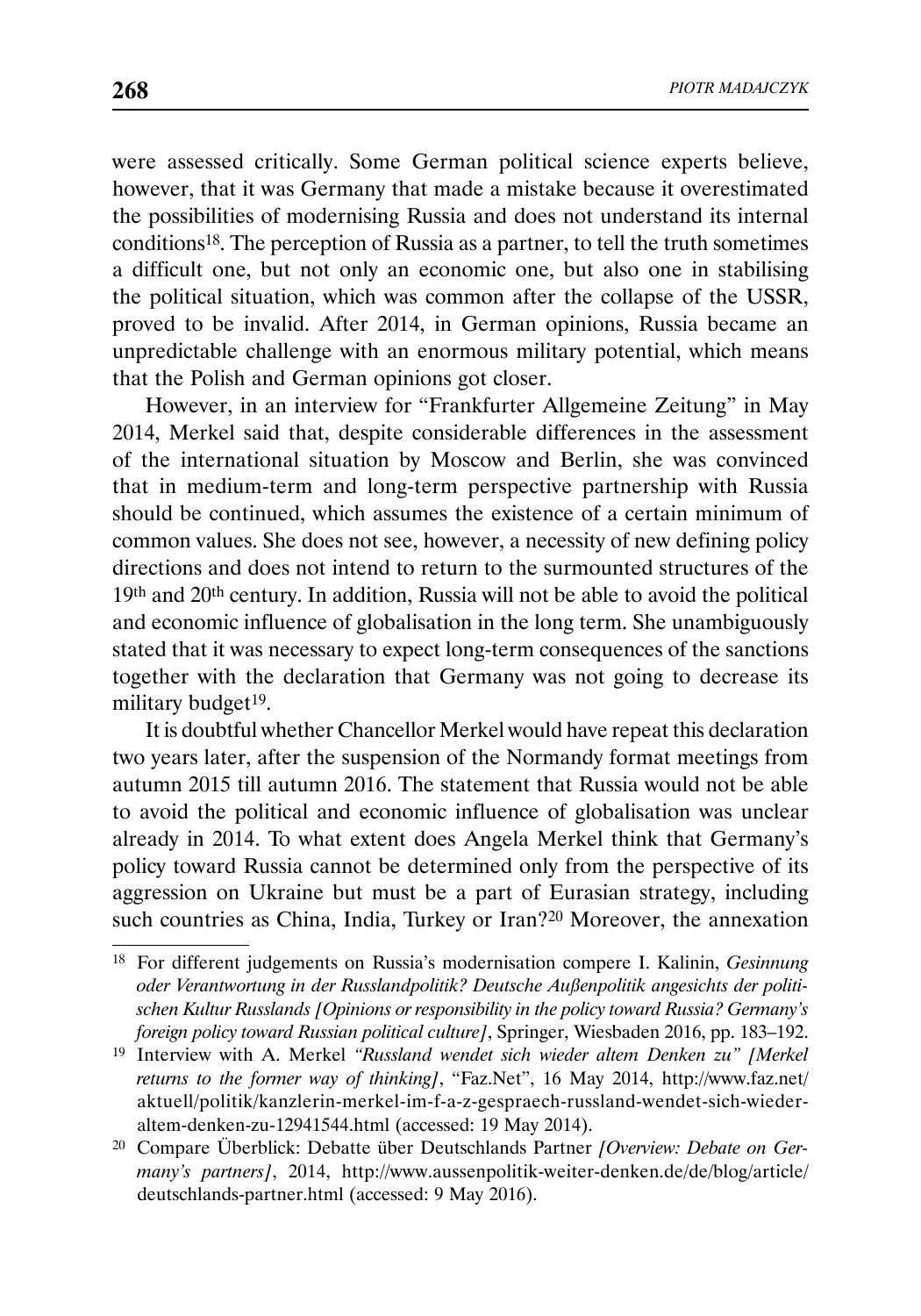of Crimea and the aggression on Ukraine meant that the former perception of globalisation as a phenomenon opening the door to democratisation in authoritarian countries, including Russia, ended in failure. Instead, a question had to be asked whether Russia might use the Ukrainian model of aggressive policy toward Moldova, the Baltic States etc. Destabilisation of the Balkans is potentially even more dangerous as the EU has evident problem with the Western Balkans enlargement. German discussions about what to do in case of a Russian threat against Georgia can be the best example of doubts that appeared.

"The Crimea crisis showed that Russia's foreign policy activities are incalculable and unpredictable at present. Thus, this is why the EU should consider what to do if Russia starts exert pressure on Georgia. The same concerns Moldova although to a greater extent. There are signals that such a scenario is not improbable. Why shall Russia let Georgia do what it could not accept in Ukraine?"21

Merkel's speeches do not answer the question what shape of the future international order she predicts. They contain repeated statements about the violation of international law and peace order by Russia, the support for Ukraine and the necessity of implementing the Minsk decisions, and the maintenance of economic sanctions until their implementation. They usually also refer, in a concise form, to German historical experiences and certain specific values and actions that result from them.

Horst Teltschik did not even try to answer the question what objectives Russia as one of the international system centres has. When he said that in the future Europe with Russia would be still possible, he did not treat it as a separate competitive centre of the future polycentric world22. In a nutshell, he ignored Putin's Eurasian project.

A well-known German political science expert, Uwe Halbach, considering Russia to be a separate centre of the international system, adopts a different

<sup>21</sup> L. Fix, *Warum der nächste Ukrainekonflikt auf dem Kaukasus stattfinden könnte [Why the next Ukrainian conflict will take place in the Caucasus],* 17 March 2014, http:// www.ipg-journal.de/kommentar/artikel/warum-der-naechste-ukrainekonflikt-aufdem-kaukasus-stattfinden-koennte-316/ (accessed: 13 June 2014). IPG also published numerous texts presenting Ukrainian issues and letting the readers better understand them from other perspective than Russia's.

<sup>22</sup> Interview *Türen nie zuschlagen. Horst Teltschik: Warum der Westen weiter mit Russland reden muss [Don't slam the door. Horst Teltschik: Why the West must continue talking to Moscow]*, "Die politische Meinung", September–October 2014, no. 528, pp. 24–29, http://www.kas.de/wf/doc/kas\_39178-544-1-30.pdf?141208152335 (accessed: 3 April 2016).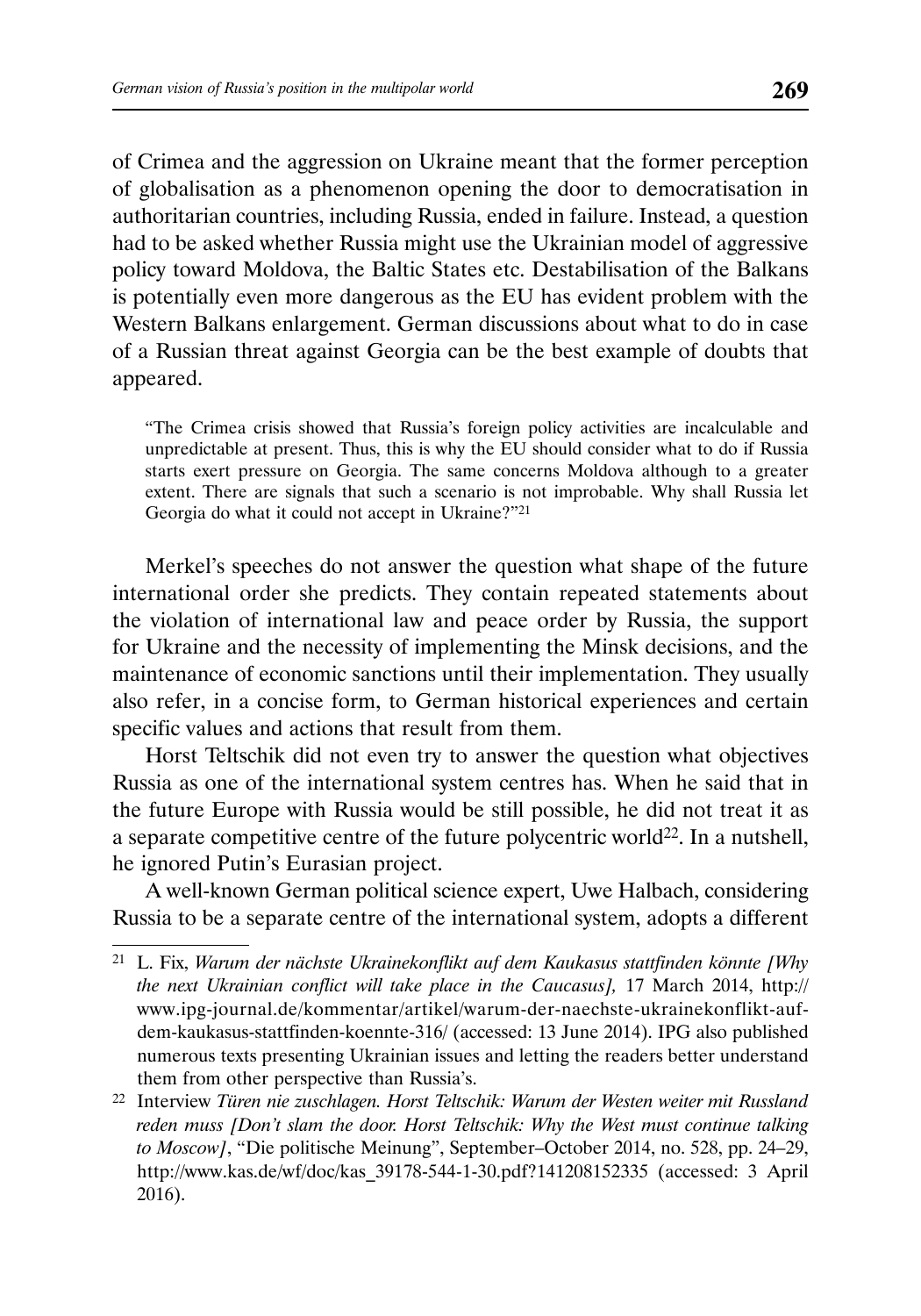perspective. Already in summer 2014, he stated that the crisis caused by Russia's policy is not a return to cold war division into two blocks, but is connected with the so-called "De-Westernization". Russia perceives the West as a uniform contrast to its own Russian national values, and thus Putin refers to "the Eurasian school" with long tradition. It has a conservative, anti-liberal character and thus some coincident points with the rightist, populist movements in the European Union countries. It is strengthened by subordination to the authorities and mobilisation of all resources (the media, publications, science) in Russia and stigmatisation of the opponents as traitors to their nation. Vladimir Putin's policy is a reference to the Tsar's rather than the Soviet policy. The Russian centre, together with others: China and India, should oppose to the West's domination<sup>23</sup>. However, let us add, the centre being developed around Russia is an area that is evidently economically weaker than the West. Its GDP accounted for 2.7 trillion dollars in 2014 while the EU and the United States registered its level at \$16 trillion each<sup>24</sup>.

Already in the early 21st century, a German political science expert, Christan Hacke, highlighted dangers occurring at the point of contact between economy and politics when he stated that the German decision (*Sonderweg*) to stop using nuclear energy, apart from direct dependence from Russia, hampers the development of common EU energy policy toward Russia. He belonged to those political science specialists who already then warned against too far-reaching cooperation with Russia and referring to strategic partnership and common values until Putin rules with the use of repression and carries out an aggressive policy abroad. At the same time, he scored Russia's weaknesses: the lack of soft power, civilizational unattractiveness, no will and ability – here he was wrong – to act on a global scale<sup>25</sup>. He repeated this argumentation after the annexation of Crimea, clarifying his stand. In his opinion, the biggest problem was created not by illusive hopes for strategic partnership, but the existence of two contradictory models: the democratic model of the EU integration and the authoritarian model of the Eurasian

<sup>23</sup> U. Halbach, *Russland im Wertekampf gegen "den Westen" [Russia in the fight for values*  with the West], "SWP-Aktuell" June 2014, Stiftung Wissenschaft und Politik – Deutsches Institut für Internationale Politik und Sicherheit, pp. 1–4, https://www.swp-berlin.org/fileadmin/contents/products/aktuell/2014A43\_hlb.pdf (accessed: 1 April 2016).

<sup>24</sup> *Ibid*em, p. 3.

<sup>25</sup> Ch. Hacke, *Deutschland als Schrittmacher. Über die Risiken eines Sonderweges in der europäischen Russland-Politik [Germany dictating pace. About the risks of choosing a different way in the European policy toward Russia]*, 1 December 2006, "Die Politische Meinung" 2006, no. 445, http://www.kas.de/wf/de/33.9627/ (accessed: 3 April 2016).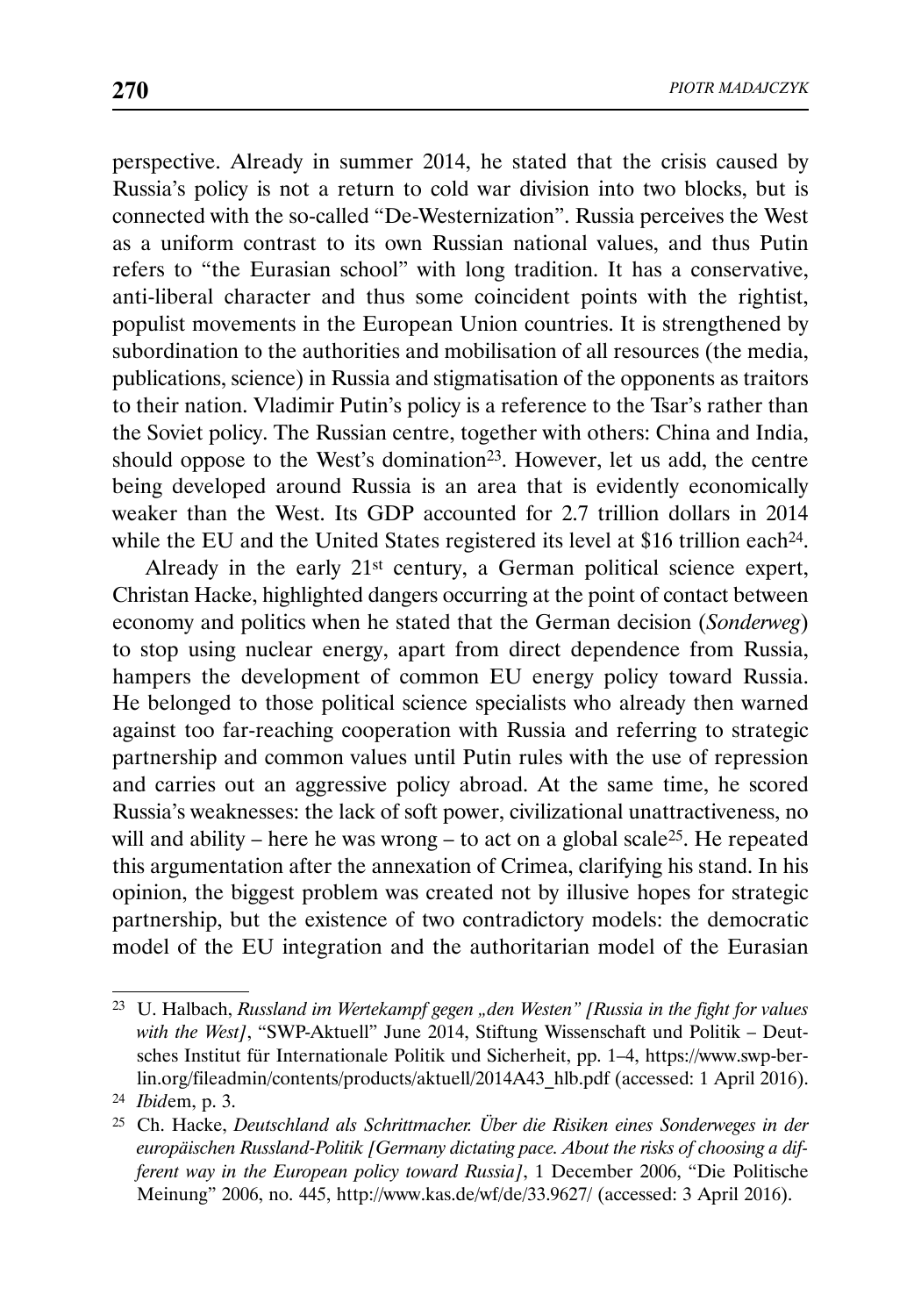Union. Opposing the latter model will be possible only when NATO and the EU act together decidedly. At the same time, Germany should guard its interests, not succumb to pressure and continue its moderate policy, which will enable it to play the role of a mediator and to limit conflict escalation<sup>26</sup>.

A similar way of thinking was visible in the statements that it is necessary to use the present situation to undertake a more decisive policy in Southeast Europe (Kosovo, Bosnia and Herzegovina), also against Russia, in order to stabilise the situation in this area. In the long run, this might make Russia engage in dialogue and change its policy, and try to develop common longterm goals27. This stand does not draw wider political and social support, however.

It is also not absolutely clear what position in the developing international order Germany assigns to Ukraine. Germany observes the Ukrainian pace with scepticism. KAS publication in March 2015 states that Ukraine is under the pressure of time and the President and the Prime Minister must do their best to accelerate reforms and at the same time show positive results of these reforms to the society, because otherwise social dissatisfaction and tensions will grow<sup>28</sup>. This stand is similar to the Polish assessments, which notice that reforms are hampered and the oligarchic system is maintained<sup>29</sup>. Moreover, the war in Syria placed Ukraine in the background.

## **CONCLUSIONS**

To sum up, it may be stated that the above-mentioned discussions continue to be in a specific type of vacuum when Germany, the strongest country in Europe without defined strategic objectives of its policy, does not know what to do with its power. It is a regional superpower but it is afraid of the costs of that, also in the form of military involvement and other countries' dislike of Germany's domination. It does not propose political conceptions that others

<sup>26</sup> Compare Ch. Hacke, *Revival der "Hard Power" [Revival of 'Hard Power]*, "Die politische Meinung", May–June 2014, no. 526, pp. 107–112.

<sup>27</sup> An older politician, Professor Christian Schwarz-Schilling wrote a letter discussing this issue (http://www.kas.de/wf/doc/kas\_40349-544-1-30.pdf?150204130748, (accessed: 3 April 2016).

<sup>28</sup> G. Baumann, J. Devcic, *Reformagenda im Kriegszustand. Das Schicksal der Ukraine [Project of reforms in wartime. Ukraine's destiny]*, Länderberichte, 5 March 2015, http:// www.kas.de/wf/de/33.40630/, (accessed: 3 April 2016).

<sup>29</sup> See papers developed in the Centre for Eastern Studies (https://www.osw.waw.pl/pl).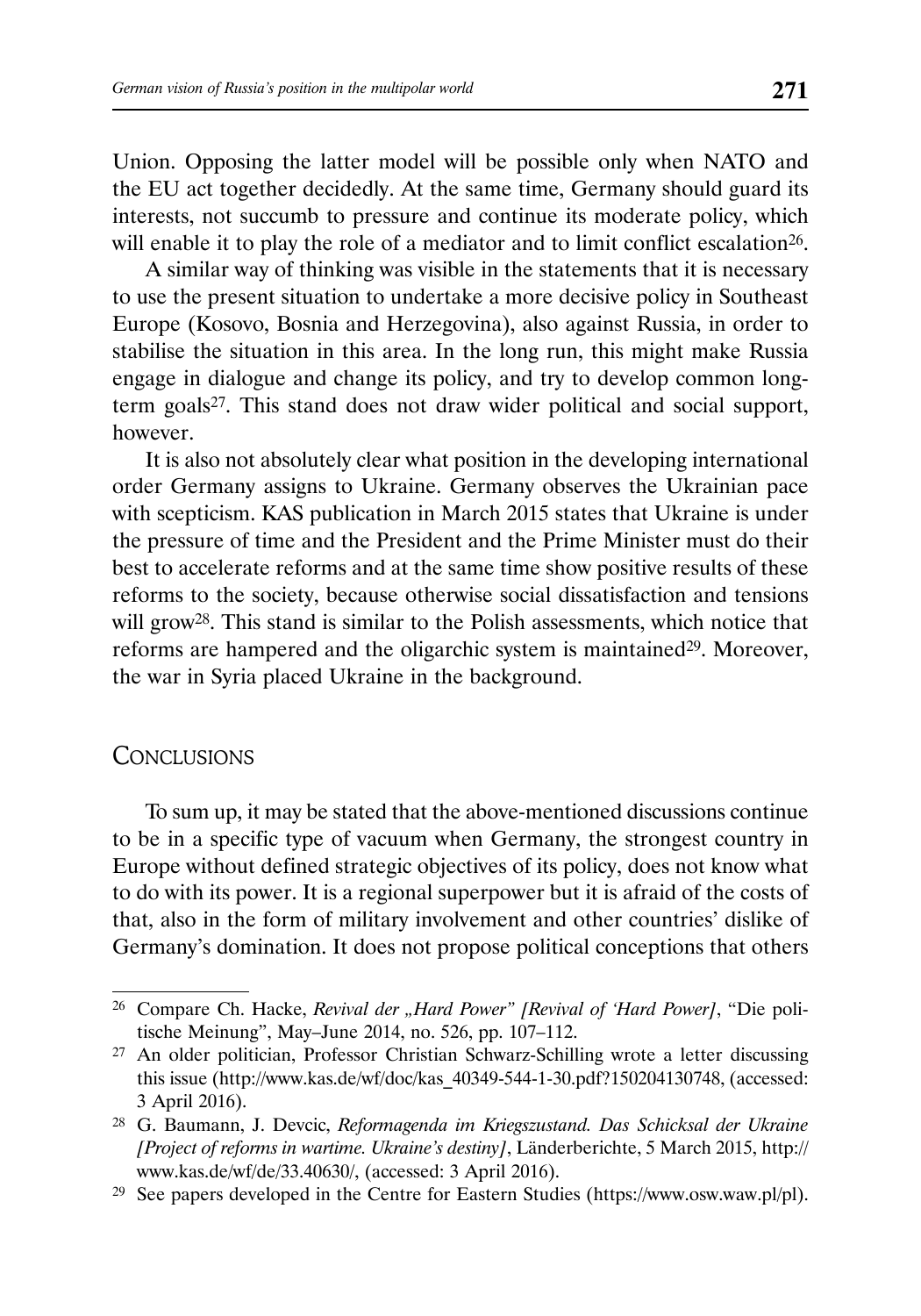would follow. It is a very dangerous situation when the strongest state in Europe, stabilising the euro zone, cannot define its role.

"Germany is a state that is afraid of risk, a post-military commercial state that focuses on the European Union, prefers peaceful measures of resolving crises and distances itself from the leadership function. It is doubtful if it is enough to maintain the euro zone, to stabilise the European peripheries and to minimise dangers that result from the collapse of states and the Islamic terrorism"30.

One can notice a change, overcoming one-sided geo-economic perception of the world under the influence of the stronger and stronger discussion about a hybrid war. Political circles, experts and the military have realised that Germany faces a new challenge that it was not prepared to.

### SELECTED BIBLIOGRAPHY

- Bierling S., *Vormacht wider Willen. Deutsche Außenpolitik von der Wiedervereinigung bis zur Gegenwart [Leadership against will. German foreign policy since reunification till now]*, Beck, München 2014.
- Böckenförde S., Gareis S.B. (ed.), *Deutsche Sicherheitspolitik. Herausforderungen, Akteure und Prozesse [Germany's security policy. Challenges, actors and processes]*, Verlag Barbara Budrich, Opladen–Toronto 2014.
- Crome E., Krämer R., *Hegemonie und Multipolarität. Weltordnungen im 21. Jahrhundert [Hegemony and multi-polarism: World orders in the 21st century]*, "WeltTrends" Potsdam 2013.
- Fischer J., *Scheitert Europa? [Will Europe suffer a defeat?]*, Kippenheuer&Witsch, Köln 2014.
- Hacke Ch., *Deutschland als Schrittmacher. Über die Risiken eines Sonderweges in der europäischen Russland-Politik [Germany dictating pace. About the risks of choosing a different way in the European policy toward Russia]*, 1 December 2006, "Die Politische Meinung" 445/2006, http://www.kas.de/ wf/de/33.9627/
- Halbach U., *Russland im Wertekampf gegen "den Westen" [Russia in the fight for values with the West]*, "SWP-Aktuell" June 2014, Stiftung Wissenschaft und Politik – Deutsches Institut für Internationale Politik und Sicherheit, pp. 1–4, https://www.swp-berlin.org/fileadmin/contents/products/aktuell/2014A43\_hlb.pdf

<sup>30</sup> *Ibid*em, p. 270.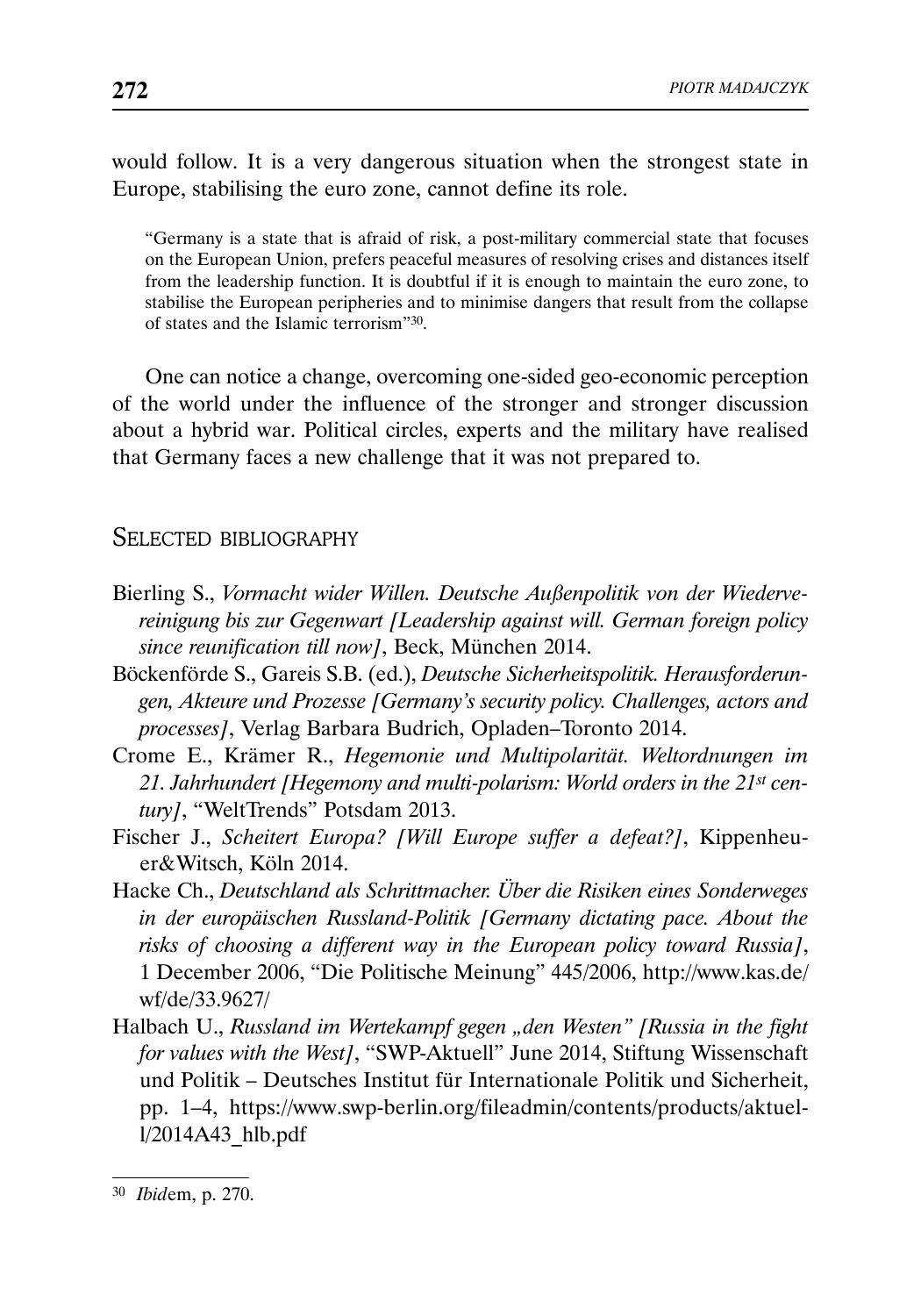Kagan R., *New Europe, Old Russia*, "The Washington Post" 6 February 2008. Kiwerska J., *"*O*n the right side of history". Wizyta Baracka Obamy w Niemczech* 

- *[Barack Obama's visit to Germany]*, "Biuletyn Instytutu Zachodniego" no. 238/2016 of 2 May 2016.
- Kwiatkowska-Drożdż A., Frymark K., *Niemcy w konflikcie rosyjsko-ukraińskim: misja polityczna czy humanitarna? [Germany in the Russian-Ukrainian conflict: political or humanitarian mission]*, OSW, 18 February 2015, http://www.osw.waw.pl/pl/publikacje/komentarze-osw/2015-02-18/niemcyw-konflikcie-rosyjsko-ukrainskim-misja-polityczna-czy
- Malerius S., *Ring aus Freunden oder Ring aus Feuer? Osteuropa zwischen Europäischer und Eurasischer Union [Ring of friends or ring of fire. Eastern Europe between the European and the Eurasian Union]*, "KAS Auslandsinformationen" 2015, no. 6, pp. 22–41.
- *Neue Macht. Neue Verantwortung. Elemente einer deutschen Außen- und Sicherheitspolitik für eine Welt im Umbruch [New power. New responsibility. Elements of Germany's foreign and security policy in the world on the verge]*, Stiftung Wissenschaft und Politik – German Marshall Fund oft he United States, Berlin 2013.
- Reiter E. (ed.), *Entwicklungsszenarien in Osteuropa mit Schwerpunkt Ukraine [Development of the situation in Eastern Europe scenarios – centre of gravity: Ukraine]*, Böhlau, Wien–Köln–Weimar 2011.
- Sandschneider E., *Debatte zur deutschen Aussenpolitik: Raus aus der Moralecke! [Debate on Germany's foreign policy. Stop moralising!]*, "Die Zeit" of 28 February 2013.
- Sandschneider E., *Deutsche Außenpolitik: eine Gestaltungsmacht in der Kontinuitätsfalle – Essay [Germany's foreign policy: Superpower in a trap of continuation – essay]*, published in "Aus Politik und Zeitgeschichte" 10/2012, www.bpb.de/apuz/75784/deutsche-aussenpolitik-eine-gestaltungsmacht-inder-kontinuitaetsfalle-essay?p=all
- *Transcript: [Putin at] Meeting of the Valdai International Discussion Club [partial transcript]*, 20 September 2013, http://russialist.org/transcript-putin-atmeeting-of-the-valdai-international-discussion-club-partial-transcript/

## **Websites**

https://www.osw.waw.pl/pl https://www.bundesregierung.de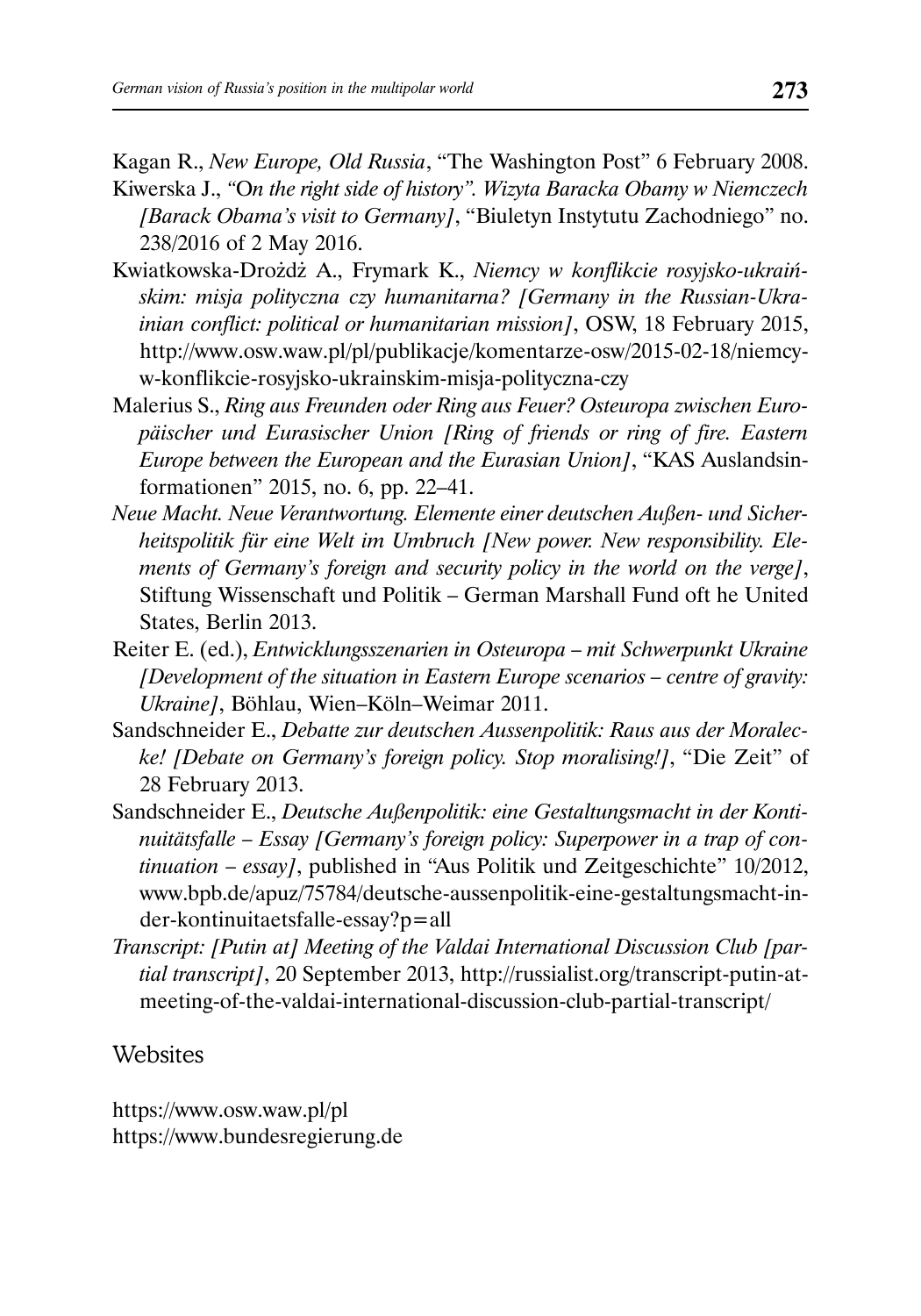# GERMAN VISION OF RUSSIA'S POSITION IN THE MULTIPOLAR WORLD

### Summary

There is a common belief that German society and elites' attitude to Russia differs from the Polish one. It is not the full truth because, as a result of Russia's policy, the attitude towards Russia has become much more critical in Germany of the 21st century than it was before. However, Germany carries out a more global policy than Poland, thus, because of the importance of Germany and Russia in Poland's policy, there is an important question what the German vision of Russia's position in the just developing multipolar world is. The question is even more important as Germany, the strongest state in Europe, stabilising the euro zone, has evident problems with defining its own role on the international arena and overcoming a one-sided geopolitical perception of the world.

# NIEMIECKA I POLSKA POLITYKA WOBEC ROSJI A KONFLIKT ROSYJSKO-UKRAIŃSKI

#### Streszczenie

Do obiegowych praw należy stwierdzenie, że nastawienie społeczeństwa niemieckiego i elit niemieckich do Rosji jest odmienne od polskiego. Nie jest to stwierdzenie w pełni prawdziwe, bo pod wpływem polityki rosyjskiej nastawienie w Niemczech do Rosji stało się w XXI wieku znacznie bardziej krytyczne niż wcześniej. Niemcy prowadzą jednak bardziej globalną politykę niż Polska, dlatego, ze względu na znaczenie Rosji i Niemiec w polityce polskiej, ogromnie ważne jest pytanie, jaka jest niemiecka wizja miejsca Rosji w multipolarnym, kształtującym się obecnie świecie. Pytanie tym ważniejsze, że Niemcy, najsilniejsze państwo w Europie, stabilizujące strefę euro, ma widoczne trudności ze zdefiniowaniem swojej roli na arenie międzynarodowej, przezwyciężaniem jednostronnego, geoekonomicznego postrzegania świata.